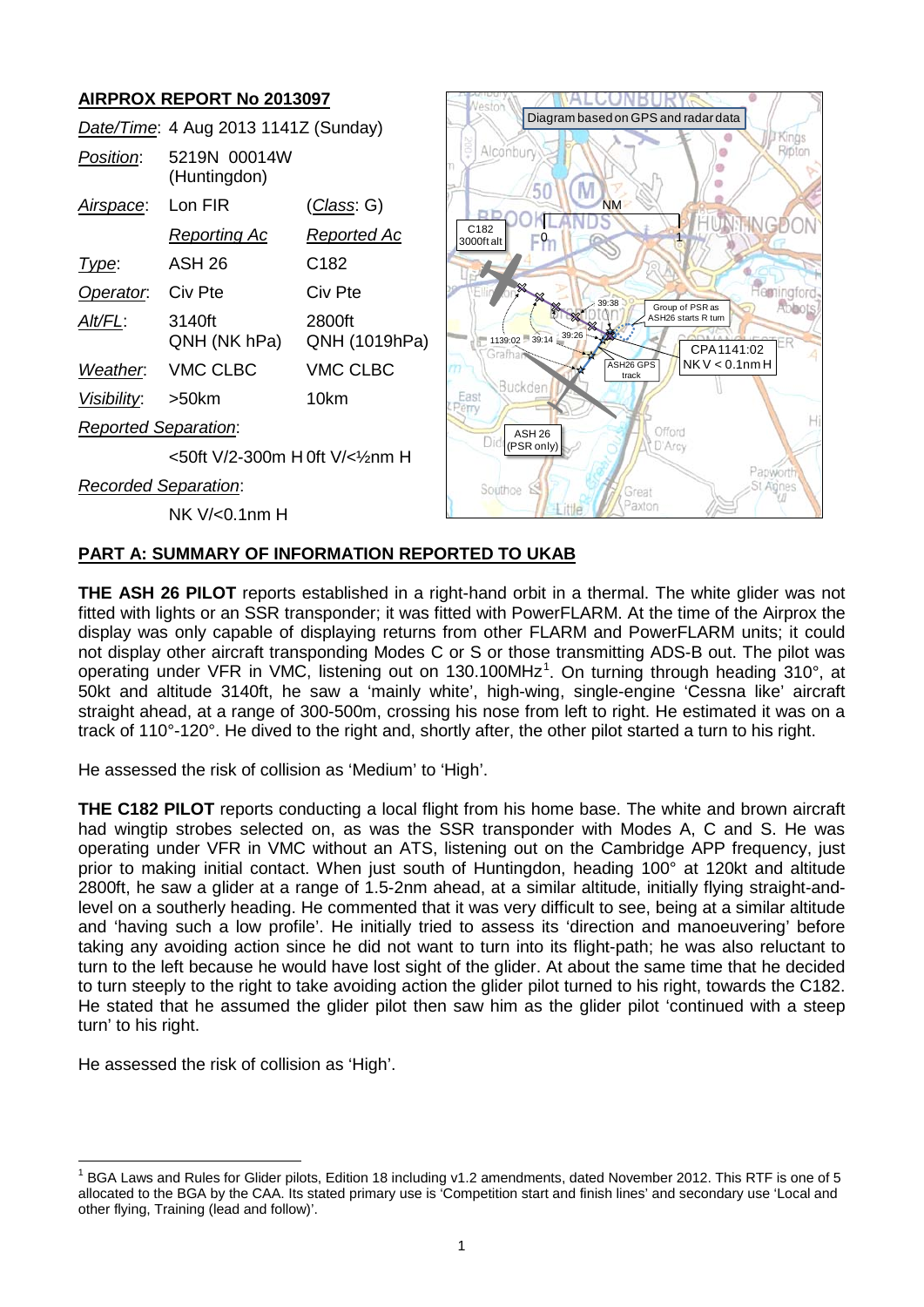### **Factual Background**

The Cambridge weather was recorded as follows:

METAR EGSC 051120Z 17012KT 140V220 9999 FEW035 23/13 Q1011

#### **Analysis and Investigation**

#### **UKAB Secretariat**

Both pilots were equally responsible for collision avoidance<sup>[2](#page-1-0)</sup> and the C182 pilot was required to give way<sup>[3](#page-1-1)</sup>. The C182 pilot turned steeply to his right to avoid the glider; the glider pilot also took avoiding action by diving steeply to his right.

#### **Summary**

An ASH 26 glider and a C182 flew in to conflict in Class G airspace, 1nm south-west of Huntingdon, at 1141 on  $4<sup>th</sup>$  August 2013. Neither pilot was in receipt of an ATS; the pilots saw each other and each took avoiding action.

#### **PART B: SUMMARY OF THE BOARD'S DISCUSSIONS**

Information available included reports from the pilots of both ac, radar video recordings and a GPS track log.

The Board first considered the C182 pilot's actions and his reported initial sighting of the glider at a distance of 1.5-2nm. Correlating his comment about seeing the glider first when it was on a southerly heading to the glider pilot's GPS track log, it was felt that the C182 pilot had probably first seen the glider about 150° into the glider's first right turn, and at the much closer range of about 1/3nm. At the C182 pilot's reported speed of 120kt, this would have reduced the time to CPA to about 10sec. Members noted that it was often difficult to gain and maintain visual contact with gliders, and it was also sometimes hard to determine their attitude and aspect; the C182 pilot was therefore right to be concerned that a change to his flight path might have exacerbated the situation. Nevertheless, in the event, he was the one who was required to give way and members felt that, on first sighting the glider, a change in altitude and a positive turn would have increased the miss-distance without significantly increasing risk. In his case, sitting on the left-hand side of a high-wing aircraft, a climb and turn to the right would have been of benefit, whilst also allowing him to then subsequently look into the area he had first seen the glider, giving the best chance of maintaining visual contact.

The ASH 26 pilot saw the C182 only as it was crossing his nose; some members opined that the sighting would probably have been too late to have had any effect in avoiding the collision if the C182 had been closer.

Finally, members noted that mitigation against midair collision in Class G airspace was ultimately based on pilots looking out, seeing other traffic and manoeuvring appropriately to avoid; early action to resolve conflictions was essential and should not be delayed until the last minute. Very often, a climb will be the best course of action for a powered aircraft when approaching a co-altitude glider.

The Board opined that the Airprox was caused by the late sighting by both pilots; they spent some time discussing the risk. Ultimately, it was decided by a majority that, although avoiding action was taken by both pilots, safety margins had been much reduced below normal.

<span id="page-1-0"></span><sup>&</sup>lt;sup>2</sup> Rules of the Air 2007 (as amended), Rule 8 (Avoiding aerial collisions).<br> $3$  ibid. Rule 9 (Converging).

<span id="page-1-1"></span>